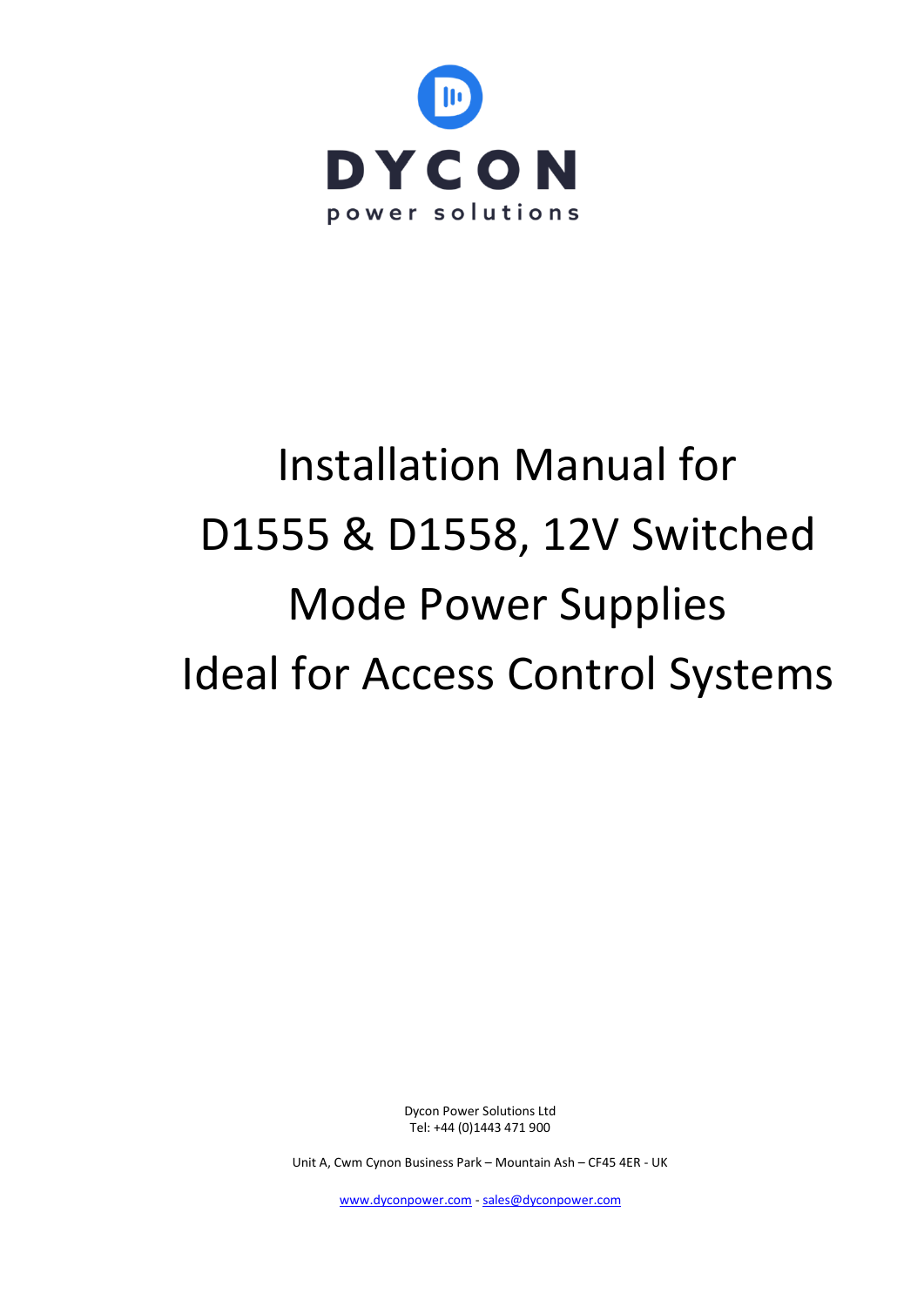# **Overview**

The Dycon D1555 and D1558 are 5A and 8A switched mode power supplies with an opto-relay output for signalling the status of the unit with PCB-mounted, LED status indicators. Both units provide a nominal 12V when powered from a 230V AC supply with battery backup.

## **The power supplies have the following features:**

- ON/OFF power switching control input with pull-up, compatible with voltage-free contacts
- Jumper for selecting normally OPEN or normally CLOSED for switched output operation
- ON (OK) LED display indicating normal operation and ON/OFF switching status
- Battery LED indicating standby operation and ON/OFF output switched status
- Fault LED and separate fault opto-relay output for comprehensive fault monitoring
- Battery connection monitoring
- Battery deep discharge protection
- Inductive and capacitive load switching surge protection and snubbing
- Electronic overload protection with automatic reset
- Highly efficient power conversion better than 84% at full load
- Low voltage drop when in standby mode

# **The ON/OFF switched output**

The ON/OFF switched output is designed for highly inductive loads such as access control door strikes and locks and is protected from high voltage back-EMF spikes.

## **Battery types**

All standard VRLA (lead acid) batteries are supported. The standard battery connector for 2.1Ah & 7/8Ah batteries is a FASTON 4.75. For 17Ah & 24Ah batteries please specify M5 connectors when ordering.

## **Connection layout for both D1555 and D1558**



D1555\_D1558 installation manual 29042022 V6 2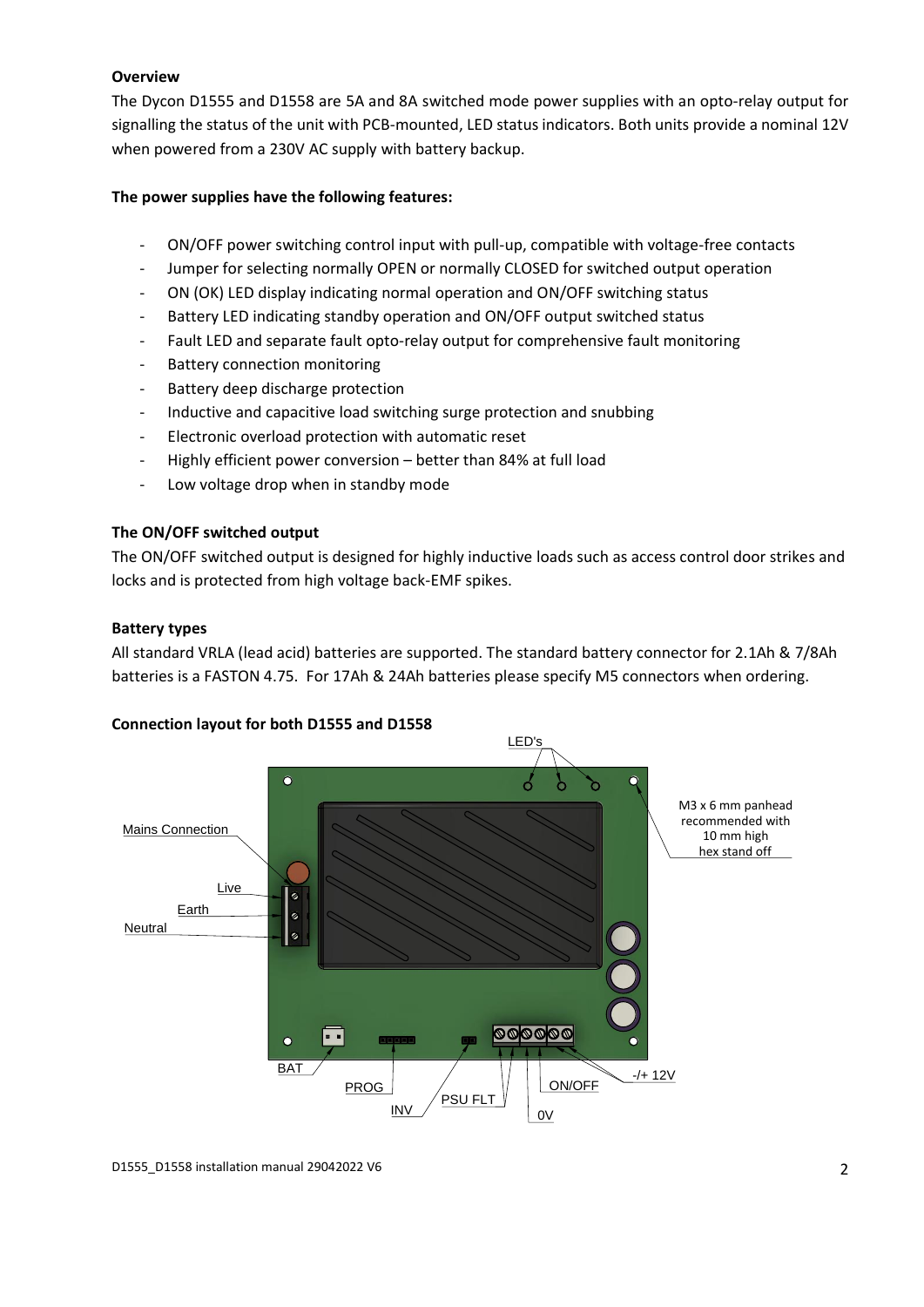## **Dimensions for both D1555 & D1558**



## **Installation**

Mount the metal enclosure onto the wall.

Connect the Live, Earth and Neutral terminals to an un-switched fused spur.

Connect the On/Off switching control to the control unit. Select the mode of operation using the jumper (see below).

Connect the Normally Closed relay output to the monitoring equipment used to report and signal equipment faults.

Connect the 12V power output to the system.

Switch on the AC supply and confirm that the AC OK LED is lit

# **External Power Supply (AC Supply)**

The power supply has a three-way terminal block for Live, Earth and Neutral connections. When supplied boxed, earth is connected to the metal enclosure and the lid earthed with a flying push-fit lead.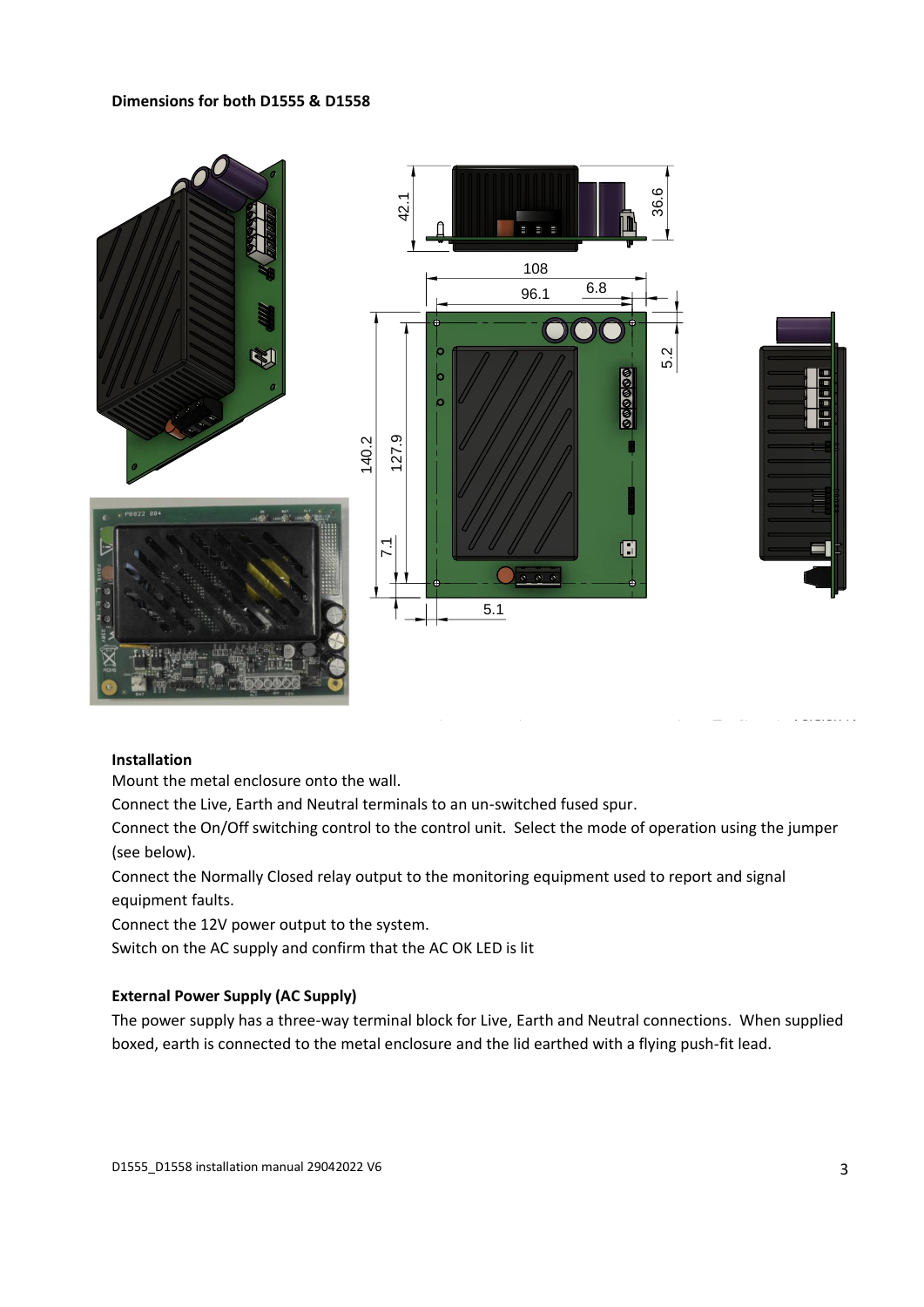### **12V Power Output**

Terminal blocks are provided to connect to the system. The output is floating and can be referenced to earth if required. The output is controlled by the ON/OFF input (see below).

The output is electronically short circuit and overload protected and suitable for switching highly inductive loads. The short circuit protection is intelligent, and power will be restored when a short is removed when still connected to the load, requiring no further user/installer intervention. The output switch-on retry time is adaptive and will be extended to a maximum of 18 seconds after a long duration short to prevent excessive switch power dissipation.

The PSU power rail is continuously monitored for over-voltage and in the event of a high voltage condition, the output will be automatically switched off and a fault signalled

#### **LED Indications**

The status of the PSU is displayed by three LEDs, see below for their meaning:

- **KEY**
- LED on
- LED off
- ☼ LED blinking

| <b>State</b>                             | <b>OK LED</b><br><b>GREEN</b> | <b>BAT LED</b><br><b>YELLOW</b> | <b>FLT LED</b><br><b>RED</b> |
|------------------------------------------|-------------------------------|---------------------------------|------------------------------|
| AC ON                                    |                               | $\circ$                         | O                            |
| AC OFF                                   | O                             |                                 |                              |
| Output Off, AC ON                        | ☆                             | $\circ$                         | O                            |
| Output Off, AC Off                       | O                             | ☆                               |                              |
| Output Fault, AC ON                      |                               | $\circ$                         |                              |
| Output Fault, AC OFF                     | O                             |                                 |                              |
| Battery Fault, AC ON                     |                               |                                 |                              |
| Low Battery Fault, AC OFF                | $\circ$                       |                                 |                              |
| Output Off, AC ON, Battery Fault         | ☆                             | ☆                               |                              |
| Output Off, AC ON, Output Fault Pending  | ☆                             | $\circ$                         |                              |
| Output Off, AC OFF, Output Fault Pending | O                             | ☆                               |                              |
| Output Off, AC OFF, Low Battery Fault    | $\circ$                       | ☆                               |                              |
| Output On, AC ON, Over Voltage Fault     |                               | $\circ$                         |                              |
| Output Off, AC ON, Over Voltage Fault    | ╳                             | $\circ$                         |                              |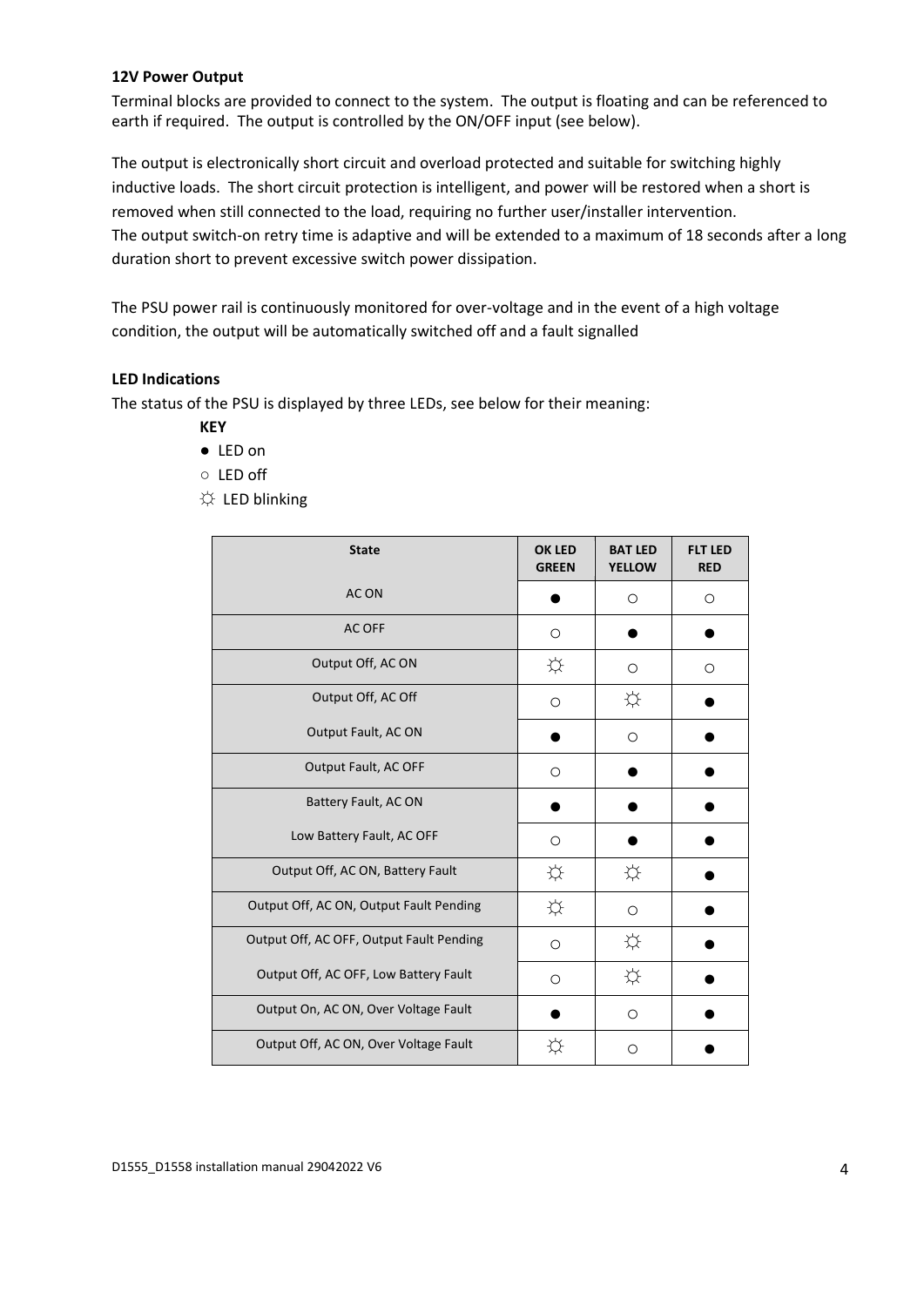## **PSU Fault**

The normally closed (NC) fault opto-relay will open with the following fault conditions:

- Thermal shutdown due to overload
- Switch mode low-voltage output power fault
- Switch mode over-voltage output power fault
- 12V output either shorted or overloaded
- Battery disconnected fault
- Low battery voltage fault

The relay contacts are voltage-free and floating. The PSU fault relay status will not be changed when the output is switched on or off using the ON/OFF input.

### **ON/OFF Input**

This input is 30V tolerant and 5V logic compatible. It has an internal 100K resistor pull-up connected to 5V and is designed to work with 5V logic outputs, NO and NC voltage-free contacts and open-collector outputs.

If the ON/OFF input is left unconnected when the jumper is not fitted, the power supply will be switched on. Switching examples are shown below:



## **Battery Management**

The battery is continuously monitored for connection and the charging output has reverse polarity and safe-area current-limit protection. The battery has deep discharge cut-out protection when operating in standby mode. The charging output uses constant current charging to reduce recharging times.

#### **Maintenance**

There are no serviceable parts or fuses. No maintenance is required other than routine periodic testing. **Please note that high voltage is present under the cage – handle with care. Do NOT touch. Do NOT remove the cage.**